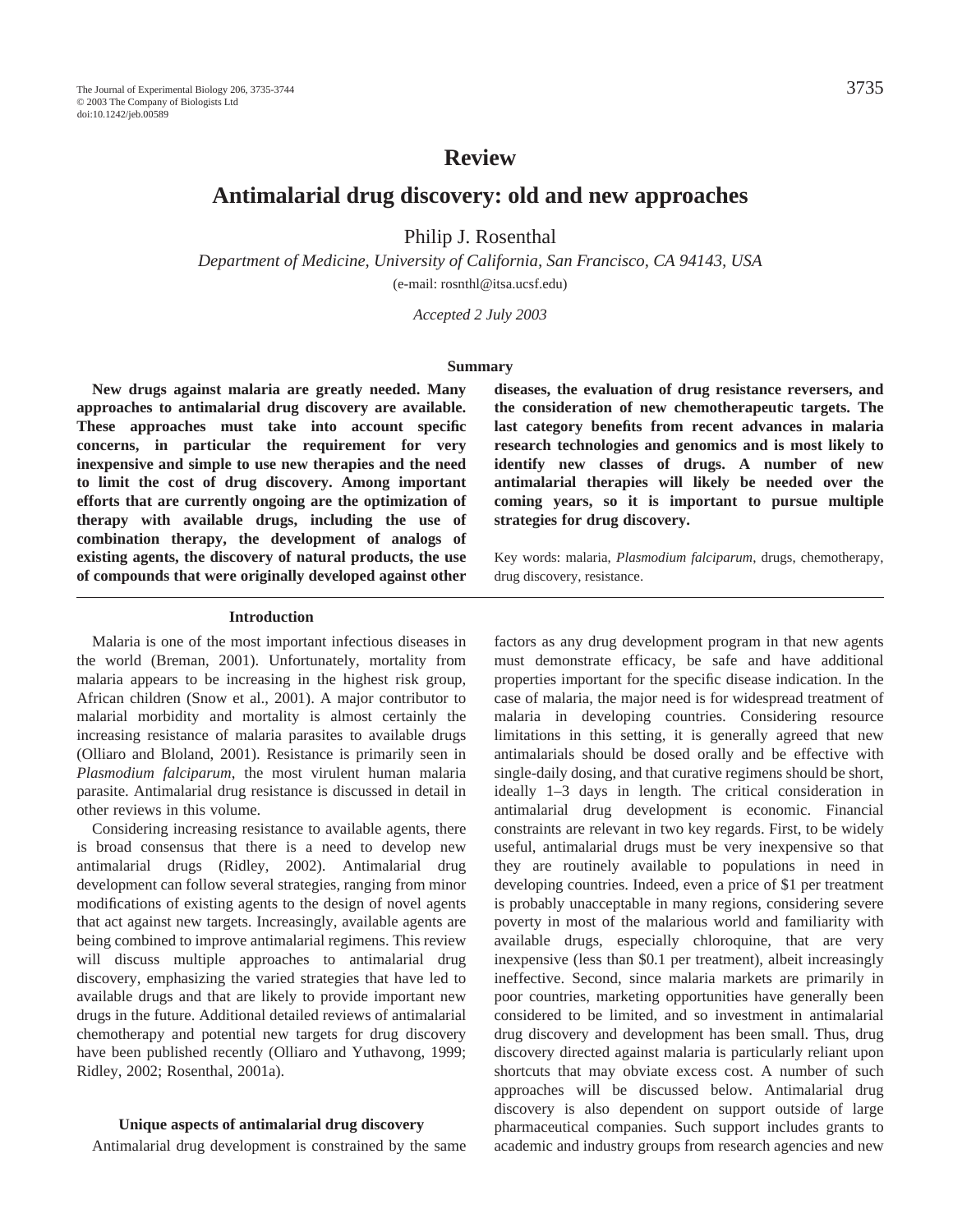| Approach                                | Examples                                | References                                                              |
|-----------------------------------------|-----------------------------------------|-------------------------------------------------------------------------|
| Optimize therapy with existing agents   | Amodiaquine/sulfadoxine/pyrimethamine   | Staedke et al., 2001; Dorsey et al., 2002;<br>Schellenberg et al., 2002 |
|                                         | Amodiaquine/artesunate                  | Adjuik et al., 2002                                                     |
|                                         | Artesunate/sulfadoxine/pyrimethamine    | von Seidlein et al., 2000; Dorsey et al., 2002                          |
|                                         | Artesunate/mefloquine                   | Price et al., 1997                                                      |
|                                         | Artemether/lumefantrine                 | Lefevre et al., 2001                                                    |
|                                         | Chlorproguanil/dapsone                  | Nzila et al., 2000; Mutabingwa et al., 2001;<br>Kublin et al., 2002     |
|                                         | Chlorproguanil/dapsone/artesunate       |                                                                         |
|                                         | Atovaquone/proguanil                    | Vaidya, 2001                                                            |
| Develop analogs of existing agents      | New aminoquinolines                     | Raynes et al., 1999; Kaschula et al., 2002                              |
|                                         | New endoperoxides                       | Vennerstrom et al., 2000; Posner et al., 2003                           |
|                                         | New folate antagonists                  | Tarnchompoo et al., 2002                                                |
| Natural products                        | New natural products                    | Tagboto and Townson, 2001                                               |
| Compounds active against other diseases | Folate antagonists                      | Plowe, 2001                                                             |
|                                         | Antibiotics                             | Clough and Wilson, 2001                                                 |
|                                         | Atovaquone                              | Vaidya, 2001                                                            |
|                                         | Iron chelators                          | Loyevsky and Gordeuk, 2001                                              |
| Drug resistance reversers               | Verapamil, desipramine, trifluoperazine | van Schalkwyk et al., 2001                                              |
|                                         | Chlorpheniramine                        | Sowunmi et al., 1997                                                    |
| Compounds active against new targets    | See Table 2                             |                                                                         |

Table 1. *Approaches to antimalarial drug discovery and development*

public–private partnerships formed to specifically address the imbalance in funding between developed and developing world diseases. However, this imbalance remains large, it is unclear if some recent improvement in funding for malaria research will be sustainable and, in any event, cost remains a primary concern in assessing different approaches toward antimalarial drug development.

#### **Approaches to antimalarial chemotherapy**

Many different approaches to the identification of new antimalarials are being pursued at this time. This review will describe strategies that take advantage of specific aspects of the biology of malaria parasites and/or utilize shortcuts to generate new compounds for study at relatively small cost. Many examples of different approaches are listed in Table 1, and additional detail on some promising approaches is provided below.

## *Optimization of therapy with existing agents*

A first approach is to optimize therapy with existing agents. New dosing regimens or formulations may optimize activity. Combination therapies, including newer agents (e.g. artemisinin derivatives, atovaquone) and new combinations of older agents (e.g. amodiaquine/sulfadoxine/pyrimethamine, chlorproguanil/dapsone), are under study as first-line therapies for Africa and other areas with widespread drug resistance. The use of combination antimalarial therapy offers two important potential advantages. First, the combination should improve antimalarial efficacy, providing additive or, ideally, synergistic antiparasitic activity. In the case of both the artemisinin derivatives and atovaquone, the new agents have had unacceptable failure rates when used as single agents to treat falciparum malaria but they have been highly effective in combination with other established antimalarials. Second, and probably most important, the use of combination therapy should slow the progression of parasite resistance to the new agents. This latter factor is a key consideration as we attempt to develop new therapies that will retain activity for a long period. Ideally, a combination regimen that prevents resistance development should include at least two agents against which parasite resistance has not yet developed and which have similar pharmacokinetics, so that low blood levels of a single agent will not be present. No such ideal regimen is currently available, although chlorproguanil/dapsone/artesunate may prove to fit this description. Alternatively, the combination of a short-acting, highly potent compound and a longer-acting agent may prove effective, if the initial decrease in parasite burden is so great as to limit subsequent resistance development to the long-acting agent (e.g. artesunate/mefloquine). As another alternative, two drugs with similar pharmacokinetics may prove effective even if resistance to each agent is present in the community (e.g. amodiaquine/sulfadoxine/pyrimethamine). Considerations of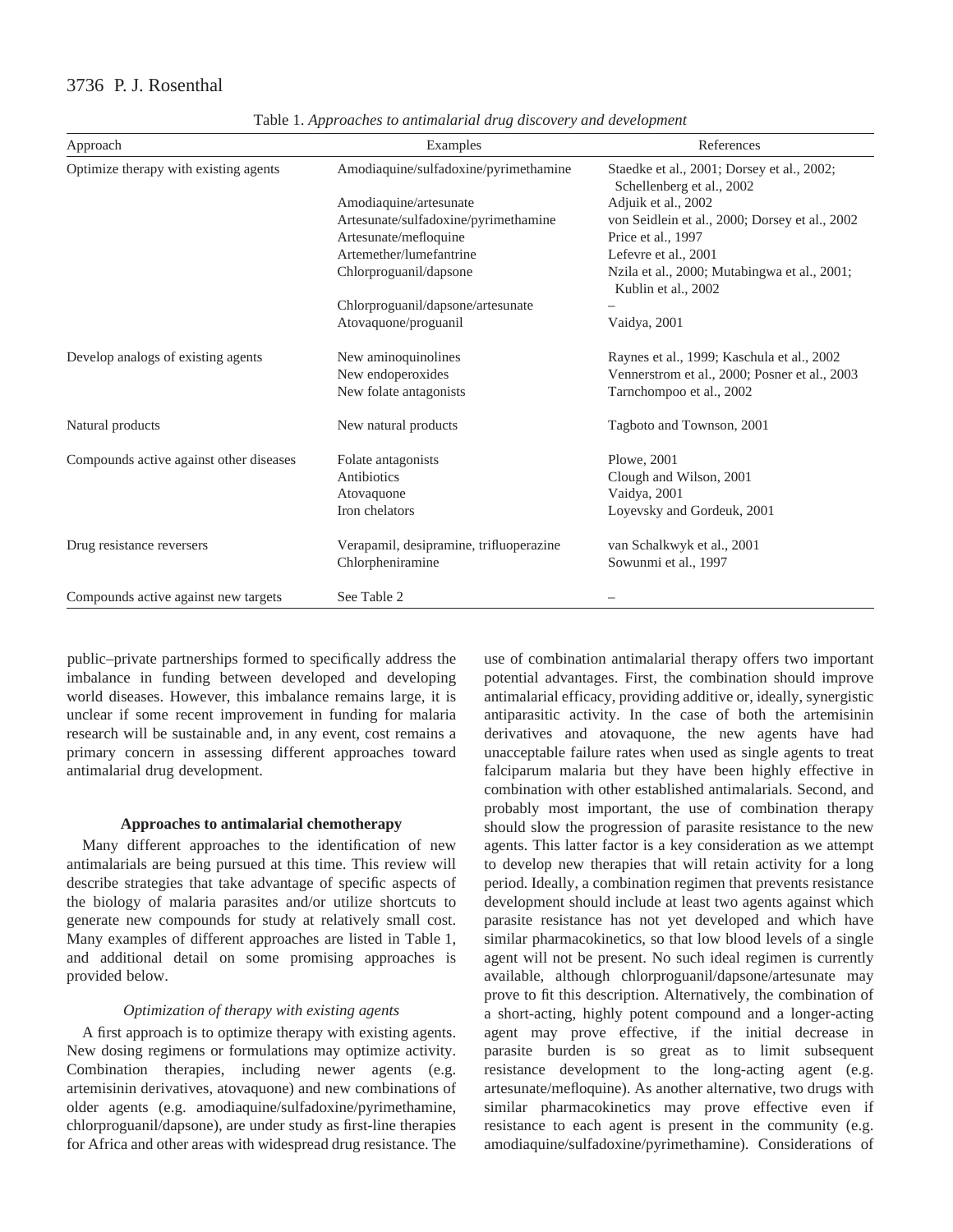combination therapy generally impact on drug development only late in the process, when individual drugs of proven efficacy are considered as components of combinations. However, it may be appropriate to consider combination therapy earlier in the drug discovery process. For example, relatively slow-acting antimalarials (e.g. antibiotics) may seem to be poorly suited therapeutic agents but they may work well in combination regimens (e.g. quinine and doxycycline).

Some older agents, which are now significantly limited by drug resistance, may nonetheless remain effective in combination. Presumably, the prevalence of resistance to each agent is low enough such that resistance to both drugs is unlikely. Although a combination regimen, sulfadoxine/pyrimethamine loses efficacy quickly once resistance is seen; in this case, efficacy is dependent on synergism, so is lost once resistance develops to either drug. However, the combination of sulfadoxine/pyrimethamine with amodiaquine, a chloroquine analog that remains active against many chloroquine-resistant parasites, provides two effective long-acting drugs. Importantly, this combination regimen uniquely provides two available and inexpensive drugs, although both components are already limited by drug resistance in many areas and safety concerns (with rare but severe toxicity with long-term prophylactic use). Despite these concerns, the combination of amodiaquine and sulfadoxine/pyrimethamine showed excellent antimalarial efficacy in regions of East Africa, with fairly high levels of resistance to each individual agent (Dorsey et al., 2002; Schellenberg et al., 2002; Staedke et al., 2001). Another intriguing possibility is the reuse of chloroquine, ideally in combination regimens, in areas where it has not been used for an extended period; chloroquine sensitivity was recently shown to reemerge in Malawi after its use was curtailed for about a decade (Kublin et al., 2003).

Artemisinin analogs, in particular artesunate and artemether, have recently shown great promise as rapidly acting and potent antimalarials, but the short half-lives of these compounds lead to many late recrudescences after therapy, suggesting that combination therapies are necessary to fully exploit the potency of this class. Artesunate has been studied in combination with both sulfadoxine/pyrimethamine (von Seidlein et al., 2000) and amodiaquine (Adjuik et al., 2002) in Africa, with good efficacy, although underlying resistance to the two artesunate partners may lead to unacceptable rates of late recrudescence in many areas, as seen with artesunate/sulfadoxine/pyrimethamine in Uganda (Dorsey et al., 2002). Combinations of artemisinins with longer-acting drugs without underlying resistance may prove to be optimal antimalarial agents. In Thailand, where drug resistance is particularly severe, the combination of artesunate and mefloquine has proven to be highly effective, even in areas where mefloquine resistance was previously seen to be quite common (Price et al., 1997). Artemether has been combined with lumefantrine, a new agent related to halofantrine, to provide a highly effective therapy (Lefevre et al., 2001). Atovaquone, an agent first marketed for *Pneumocystis*

pneumonia, has been combined with proguanil, an old dihydrofolate reductase (DHFR) inhibitor, to provide synergistic antimalarial activity (Canfield et al., 1995) and action even against parasites resistant to individual agents in the combination (Vaidya, 2001). Artesunate/mefloquine, artemether/lumefantrine and atovaquone/proguanil are all quite expensive, do not include components with similar pharmacokinetics, may have toxicity concerns (especially for mefloquine) and, in some cases, do not have ideal dosing regimens (for artemether/lumefantrine, twice-daily dosing with a fatty meal). Thus, these combination regimens offer promise for some indications but may not be ideal for widespread use in many areas, in particular Africa.

An interesting new approach to antimalarial drug development is chlorproguanil/dapsone, which combines a close analog of proguanil with dapsone, an old dihydropteroate synthase (DHPS) inhibitor that has been widely used to treat leprosy. Chlorproguanil/dapsone has been specifically devised for the treatment of malaria in Africa, where resistance to chloroquine is very common and resistance to sulfadoxine/pyrimethamine is increasing. Although the new regimen shares the targets of sulfadoxine/pyrimethamine, it is generally effective against sulfadoxine/pyrimethamineresistant parasites, as the common DHFR and DHPS mutations that mediate this resistance do not lead to clinical resistance to chlorproguanil/dapsone, and additional mutations that lead to higher level antifolate resistance (and resistance to chlorproguanil/dapsone) are rare in Africa (Kublin et al., 2002; Mutabingwa et al., 2001; Nzila et al., 2000). Another key advantage of chlorproguanil/dapsone is a relatively short halflife, which appears to be long enough to provide effective therapy with 3-day daily dosing but is not so long as to readily select for resistance. Chlorproguanil/dapsone will probably be available for the treatment of malaria very soon. However, its optimal use may be as a three-drug combination. The combination of chlorproguanil/dapsone and artesunate may be ideal, combining the rapid potency of artesunate with the slower curative efficacy of chlorproguanil/dapsone, but definitive studies of this combination are still needed.

## *Development of analogs of existing agents*

Another approach to antimalarial chemotherapy is to improve upon existing antimalarials by chemical modifications of these compounds. This approach does not require knowledge of the mechanism of action or the biological target of the parent compound. Indeed, this approach was responsible for the development of many existing antimalarials. For example, chloroquine, primaquine and mefloquine were discovered through chemical strategies to improve upon quinine (Stocks et al., 2001). More recently, 4 aminoquinolines that are closely related to chloroquine appear to offer the antimalarial potency of the parent drug, even against chloroquine-resistant parasites (Kaschula et al., 2002; Raynes et al., 1999). A related compound, pyronaridine, was developed in China and is now undergoing extensive clinical trials in other areas (Ringwald et al., 1996). An 8-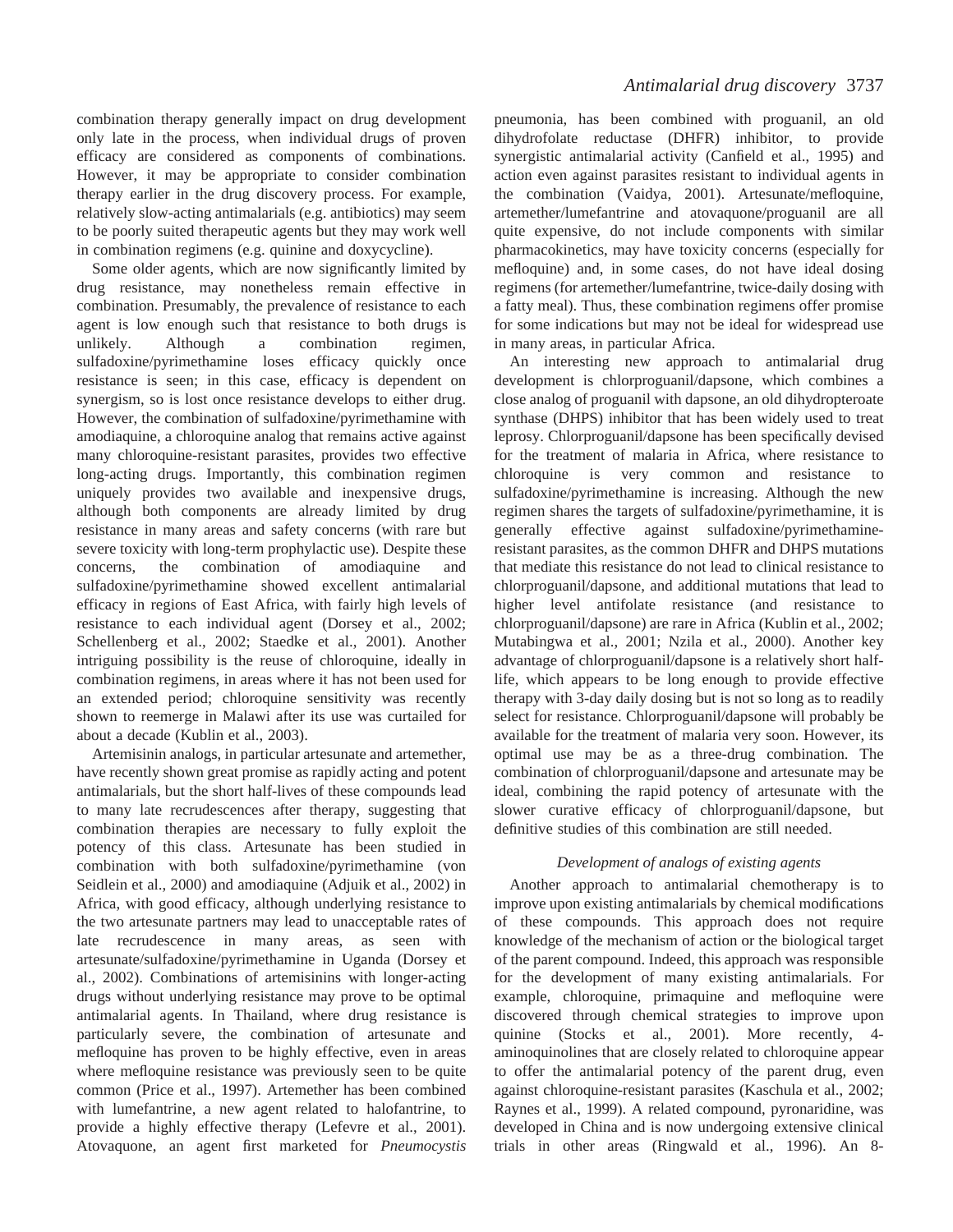aminoquinoline, tafenoquine, offers improved activity against hepatic-stage parasites over that of the parent compound, primaquine (Walsh et al., 1999), and is effective for antimalarial chemoprophylaxis (Lell et al., 2000). Since halofantrine use is limited by toxicity, the analog lumefantrine was developed and is now a component of the new combination co-artemether (artemether/lumefantrine; van Vugt et al., 2000). New folate antagonists (Tarnchompoo et al., 2002) and new endoperoxides related to artemisinin (Posner et al., 2003; Vennerstrom et al., 2000) are also under study.

# *Natural products*

Plant-derived compounds offer a third approach to chemotherapy. Importantly, this approach can benefit from knowledge of medicinal plants among natives of malarious regions, where the appreciation of the use of plant products to treat febrile illnesses has grown over many generations. Therefore, as a great improvement over random screening, a plant product with specific clinical activity can be the starting point for a medicinal chemistry effort. Natural products are the sources of the two most important drugs currently available to treat severe falciparum malaria, quinine and derivatives of artemisinin. In the case of artemisinin, relatively simple chemical modifications of the natural product parent compound have led to a series of highly potent antimalarials that are playing an increasingly important role in the treatment of malaria (Meshnick, 2001). However, the cost of these compounds may be limiting, and so efforts to design fully synthetic endoperoxides that are less expensive to produce are an important priority (Posner et al., 2003; Vennerstrom et al., 2000). Extensive evaluations of natural products as potential new therapies for many human diseases are underway (Tagboto and Townson, 2001). It is important that such trials include the evaluation of the antimalarial activity of plant extracts and potential drugs purified from these extracts. As with both the quinolines and artemisinins, it is likely that antimalarial natural products will be the parent compounds for the semi-synthetic or fully synthetic production of new drugs.

## *Compounds active against other diseases*

A fourth approach to antimalarial chemotherapy is to identify agents that are developed or marketed as treatments for other diseases. These compounds might act against orthologs of their targets in other systems or by different mechanisms against malaria parasites. Considering the difficulties of funding antimalarial drug discovery, the advantage of these compounds is that, whatever their mechanism, they have already been developed for a human indication, so will be quite inexpensive to develop as antimalarials. However, costs of production for drugs vary greatly, and some new agents, especially those developed for diseases of wealthy nations such as cancer, may be too expensive to produce as antimalarials, even if they do not require extensive development expenses. In many cases, however, drugs may be quite inexpensive to produce and may be available as inexpensive antimalarials, especially after

patents have expired, as has been the case with some antibiotics.

Folate antagonists, tetracyclines and other antibiotics were developed for their antibacterial properties and were later found to be active against malaria parasites (Clough and Wilson, 2001). Atovaquone was initially identified as an antimalarial, but its development was expedited by the discovery of its activity against *Pneumocystis*. More recently, its potential as an antimalarial (as a component of the combination drug Malarone) has been re-explored, and it was found to have marked antimalarial synergy with proguanil (Canfield et al., 1995). Malarone was subsequently shown to be effective in the treatment and chemoprophylaxis of malaria, and it is now approved for both of these indications (Hogh et al., 2000). Iron chelators, which are used to treat iron overload syndromes, have documented antimalarial efficacy (Loyevsky and Gordeuk, 2001). These examples suggest that it is appropriate to screen new antimicrobial agents and other available compounds as antimalarial drugs. This approach is facilitated by the presence of high-throughput assays for potential antimalarials. As suggested by the recent development of Malarone, the consideration of compounds with activity against other more economically attractive microbial targets may provide a relatively inexpensive means of identifying new antimalarials. In the case of protein farnesyl transferases, development efforts have not yet led to viable anticancer therapies, but nonetheless have expedited the consideration of these targets for antimalarial chemotherapy (Gelb et al., 2003).

#### *Drug resistance reversers*

Combining previously effective agents with compounds that reverse parasite resistance to these agents offers another approach to chemotherapy. Many drugs have been shown to reverse the resistance of *P. falciparum* to chloroquine *in vitro*, most notably the antihypertensive verapamil (Martin et al., 1987) and the antidepressant desipramine (Bitonti et al., 1988). In many cases, unacceptably high concentrations of the resistance reversers are needed for their effects, but combinations of two or more of these agents at pharmacological concentrations may provide clinically relevant resistance reversal, as suggested by studies with verapamil, desipramine and trifluoperazine (van Schalkwyk et al., 2001). The commonly used and inexpensive antihistamine chlorpheniramine reversed resistance at safe dosing levels, although the common side-effect of drowsiness might limit acceptance of this therapy (Sowunmi et al., 1997). Efforts to design new reversers of chloroquine resistance are underway (Alibert et al., 2002; Batra et al., 2000). Thus, although chloroquine appears to already have failed as a first-line antimalarial in most of the world, this inexpensive, rapidacting, well-tolerated antimalarial may be resurrected by combination with effective resistance reversers.

## *Compounds active against new targets*

Arguably the most innovative approach to chemotherapy is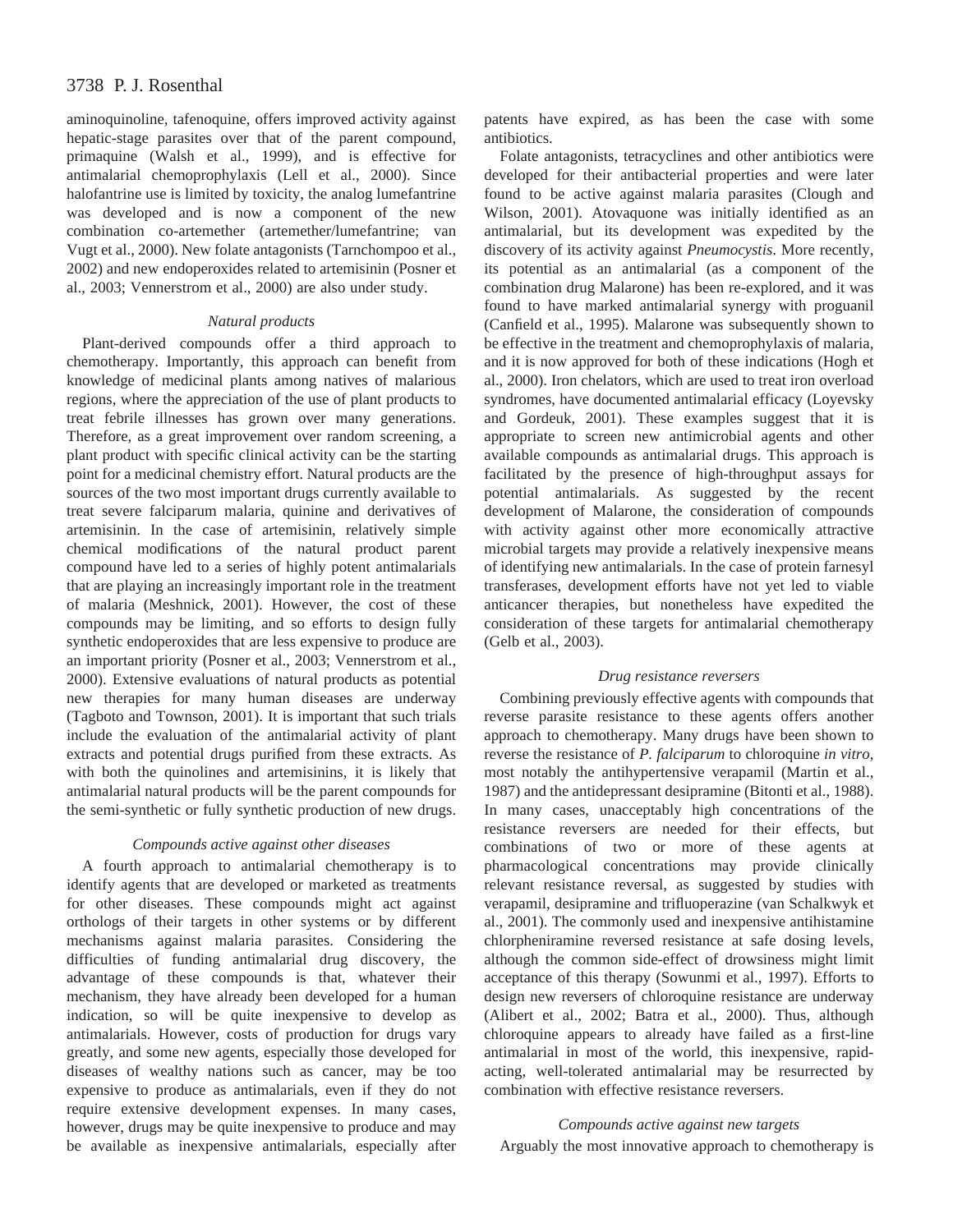|                   |                                                                                               |                                                                              | Table 2. Antimalarial compounds active against old and new targets |                                                              |                                                                                                                           |
|-------------------|-----------------------------------------------------------------------------------------------|------------------------------------------------------------------------------|--------------------------------------------------------------------|--------------------------------------------------------------|---------------------------------------------------------------------------------------------------------------------------|
|                   |                                                                                               |                                                                              | Examples                                                           |                                                              |                                                                                                                           |
| Target location   | Pathway/mechanism                                                                             | l'arget molecule                                                             | Existing therapies                                                 | New compounds                                                | References (new agents)                                                                                                   |
| Cytosol           | Folate metabolism                                                                             | Dihydropteroate synthase<br>Dihydrofolate reductase                          | Pyrimethamine, proguanil<br>Sulfadoxine, dapsone                   | Chorproguanil                                                | Nzila et al., 2000; Mutabingwa et al., 2001                                                                               |
|                   | Glycolysis                                                                                    | Lactate dehydrogenase<br>Thymidylate synthase                                |                                                                    | Gossypol derivatives<br>5-fluoroorotate                      | Razakantoanina et al., 2000<br>Rathod et al., 1992                                                                        |
| Parasite membrane | Phospholipid synthesis<br>Membrane transport                                                  | Choline transporter<br>Unique channels                                       |                                                                    | Dinucleoside dimers<br>G25                                   | Wengelnik et al., 2002<br>Gero et al., 2003                                                                               |
| Food vacuole      | Hemoglobin hydrolysis<br>Heme polymerization                                                  | Plasmepsins<br>Hemozoin<br>Falcipains                                        | Quinolines                                                         | Protease inhibitors<br>Protease inhibitors<br>New quinolines | Francis et al., 1994; Haque et al., 1999<br>Rosenthal, 2001b; Shenai et al., 2003<br>De et al., 1998; Stocks et al., 2002 |
|                   | Free radical generation                                                                       | Unknown                                                                      | Artemisinins                                                       | New peroxides                                                | Vennerstrom et al., 2000; Borstnik et al., 2002                                                                           |
| Mitochondrion     | Electron transport                                                                            | Cyt. c oxidoreductase                                                        | Atovaquone                                                         |                                                              |                                                                                                                           |
| Apicoplast        | Type II fatty acid biosynthesis<br>Protein synthesis<br><b>DNA</b> synthesis<br>Transcription | Apicoplast ribosome<br>polymerase<br>DNA gyrase<br>$RNA$ $I$<br>FabH<br>FabI | Quinolones<br>Antibiotics<br>Rifampin                              | Thiolactomycin<br>Triclosan                                  | Surolia and Surolia, 2001<br>Waller et al., 1998                                                                          |
|                   | Protein famesylation<br>Isoprenoid synthesis                                                  | DOXP reductoisomerase<br>Farnesyl transferase                                |                                                                    | Peptidomimetics<br>Fosmidomycin                              | Ohkanda et al., 2001; Chakrabarti et al., 2002<br>Jomaa et al., 1999                                                      |
|                   |                                                                                               |                                                                              |                                                                    |                                                              |                                                                                                                           |

# Table 2. *Antimalarial compounds active against old and new targets*  $\epsilon$

## *Antimalarial drug discovery* 3739

the identification of new targets and subsequent discovery of compounds that act on these targets. Progress towards the characterization of the biology of malaria parasites has been stimulated by the development of technology to disrupt plasmodial genes, although this process remains laborious and inefficient, and the sequencing and annotation of the *P. falciparum* genome. The readily accessible genome sequence facilitates genomic approaches to drug discovery, although the more difficult and risky biochemical and parasitological validation of putative drug targets remains essential and typically limits progress. New targets for antimalarial therapy will be considered based on their locations within the malaria parasite (Table 2).

## *Cytosolic targets*

The cytosol is the location of numerous metabolic pathways, with hundreds of enzymes that are probably essential, and thus potential drug targets. However, many of these pathways are evolutionarily well conserved, such that parasite and host targets are quite similar, and so the identification of compounds that selectively inhibit parasite enzymes may be difficult.

One pathway that has proven to be a valuable target is folate metabolism, as discussed above (Plowe, 2001). Indeed, despite similarities in targets, extensive study has identified antifolates that effectively treat both bacterial and protozoan infections with minimal toxicity. This approach has also benefited from the availability of compounds developed against other diseases, in this case bacterial infections. Unfortunately, resistance to individual DHFR and DHPS inhibitors, including pyrimethamine, proguanil and sulfas, leads to a marked loss in efficacy of even combination regimens (Plowe, 2001). Sulfadoxine/pyrimethamine is inexpensive and it has replaced chloroquine as first-line therapy for malaria in a number of countries in Africa. However, resistance to this agent is already common in many areas, including parts of Africa, and resistance appears to develop quickly, at least in some settings, with widespread use. The new combination of chlorproguanil/dapsone will probably be highly effective in Africa, but not some other areas, due to differences in the *P. falciparum* DHFR and DHPS mutation patterns in different parts of the world, but it remains to be seen how quickly this new drug will select for resistance if it is used alone to treat malaria, as will probably soon be the case. Attempts are now underway to develop improved DHFR inhibitor antimalarials, including biguanides related to proguanil (Kinyanjui et al., 1999). In addition, inhibitors of other folate pathway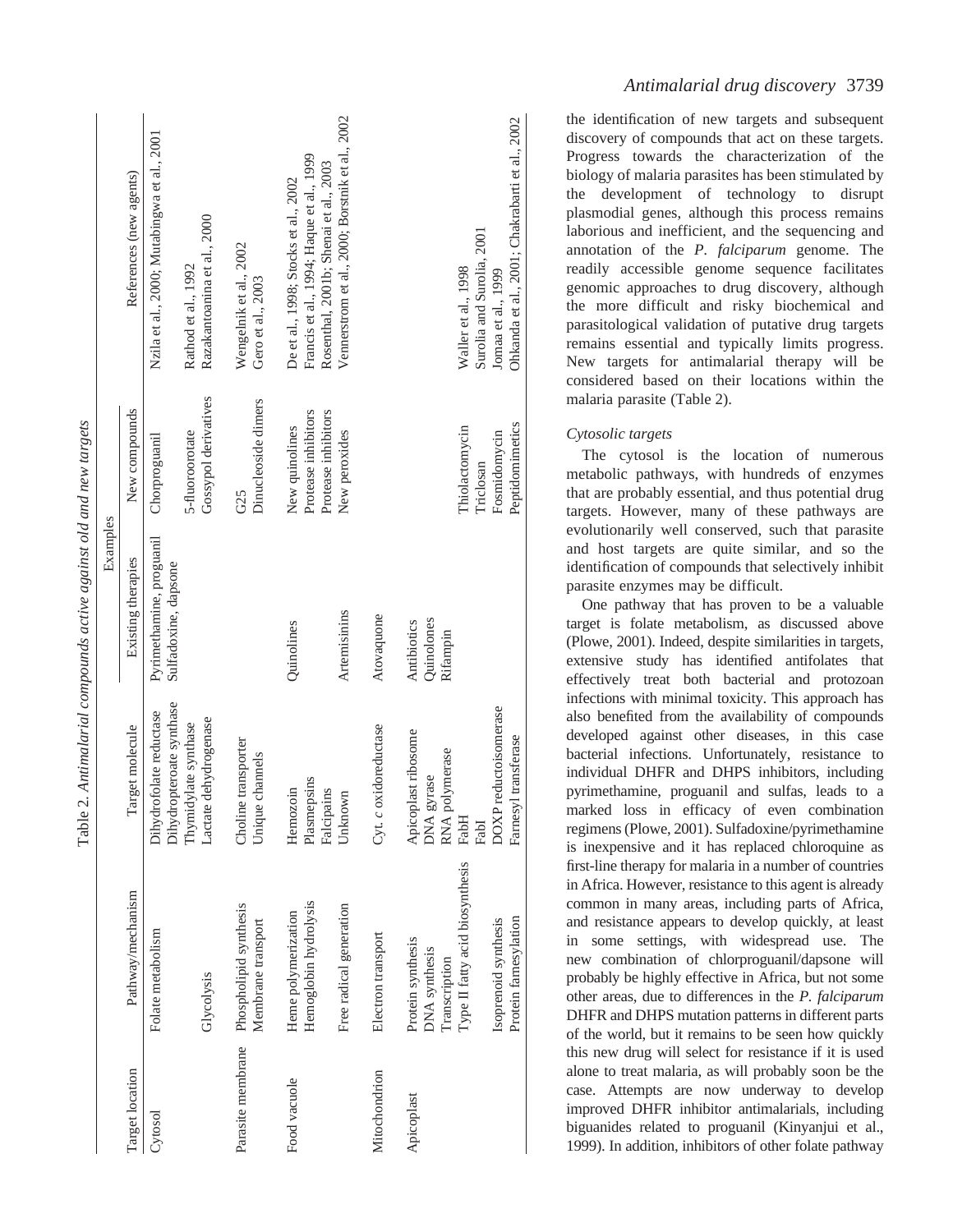enzymes may be effective antimalarials. For example, 5 fluoroorotate exerts antimalarial activity *via* the inhibition of thymidylate synthase (Rathod et al., 1992).

Glycolysis is another cytosolic pathway of interest. Malaria parasites are dependent on this pathway for energy production. *P. falciparum* lactate dehydrogenase has been characterized structurally, and its unique binding site for the NADH cofactor offers opportunities for the design of selective inhibitors (Dunn et al., 1996). Selective inhibitors of *P. falciparum* lactate dehydrogenase have been identified (Deck et al., 1998) and some compounds have demonstrated *in vitro* antimalarial activity (Razakantoanina et al., 2000).

Purine salvage and pyrimidine synthetic pathways also offer potential drug targets. Malaria parasites cannot synthesize purines and rely on salvage of host purines for nucleic acid synthesis. The principal source of purines in *P. falciparum* appears to be hypoxanthine, and hypoxanthine–guanine phosphoribosyltransferase (HGPRT) has been considered as a potential drug target (Keough et al., 1999). Other enzymes in purine salvage may offer useful targets, considering both unique features of the parasite enzymes and the essential role of purine salvage for the parasites, but not humans. In contrast to the case with purines, malaria parasites cannot salvage pyrimidines and are thus reliant on pyrimidine synthesis. Differences between pyrimidine synthetic enzymes of parasites and humans offer potential for exploitation as drug targets. Pyrimidine synthesis also relies on mitochondrial electron transport, linking these targets to those in the mitochondrion (see below).

## *Parasite membrane targets*

Parasite phospholipid metabolism is one potential target. Intraerythrocytic malaria parasites undergo extensive phospholipid synthesis to produce the membranes necessary to enclose the parasitophorous vacuole, cytosol and multiple subcellular compartments. The most abundant lipid in plasmodial membranes is phosphatidylcholine. Synthesis of phosphatidylcholine requires host choline, and blockage of choline transport has been identified as a promising therapeutic strategy (Vial and Calas, 2001). Extensive medicinal chemistry efforts have identified compounds that exert profound antimalarial effects, probably by inhibition of choline transport. A lead compound, G25, inhibited the development of cultured *P. falciparum* parasites at concentrations that were 1000-fold below those toxic to mammalian cells (Calas et al., 2000; Wengelnik et al., 2002). G25 was also effective *in vivo* against mice infected with rodent malaria parasites and primates infected with *Plasmodium cynomolgi* (a model for *Plasmodium vivax*) and *P. falciparum*. Importantly, the compound was remarkably potent in the primate models, with activity at doses far below 1 mg  $kg^{-1}$  day<sup>-1</sup>, although potency with oral dosing was well below that with parenteral dosing.

Other membrane targets are transport pathways that are unique to malaria parasites. Intraerythrocytic parasites markedly alter erythrocyte transport pathways. Our understanding of parasite transport mechanisms remains incomplete, but it is likely that differences between host and parasite mechanisms offer possibilities for selective antimalarial drugs (Haldar and Akompong, 2001; Kirk, 2001). One possibility is to take advantage of selective transport of cytotoxic compounds into *P. falciparum*-infected erythrocytes. A strategy currently being investigated is the use of dinucleoside phosphate dimers conjugated to antimalarial compounds to improve selective access to parasite targets (Gero et al., 2003).

## *Food vacuole targets*

Malaria parasites contain acidic food vacuoles in which erythrocyte hemoglobin is hydrolyzed. In *P. falciparum* trophozoites, a single large food vacuole is present. The food vacuole appears to be the site of action of a number of existing antimalarials and also offers opportunities for therapies directed against new targets (Banerjee and Goldberg, 2001). In the food vacuole, hemoglobin is degraded into heme, which is polymerized into insoluble hemozoin pigment and globin, which is hydrolyzed to individual amino acids. Antimalarial drugs appear to act by preventing hemozoin formation, producing free radicals in the food vacuole or, in the case of experimental compounds, preventing globin hydrolysis.

The 4-aminoquinoline chloroquine appears to act by blocking the formation of hemozoin from heme molecules once they are liberated from hemoglobin (Sullivan, 2002). Antiparasitic effects are presumably engendered by the toxicity of free heme, possibly by disruption of membranes. It is unclear if other chemically related antimalarials act in a similar fashion. Although chloroquine use is now severely compromised by drug resistance, it is important to note that the >50-year history of successful use of this drug, with only a slow development of resistance, may be due to its nonenzymatic mechanism of action. Many available and experimental antimalarials inhibit specific enzymes, but this approach is likely to routinely suffer from rapid selection of parasites with mutations in target enzymes that mediate drug resistance, as is the case with antifolates. With chloroquine, resistance developed only very slowly. It is now clear that resistance is due primarily to mutations in a putative transporter, PfCRT, and that, although a single mutation mediates resistance *in vitro*, multiple mutations were necessary to select for clinical resistance (Fidock et al., 2000). Although chloroquine-resistant parasites are now common in almost all malarious areas, it seems reasonable to develop other compounds that attack heme polymerization. In this regard, major efforts to synthesize improved quinoline or related compounds as antimalarials are underway (De et al., 1998; Stocks et al., 2001, 2002).

The food vacuole also appears to be the target of artemisinin antimalarials. As noted above, this new class of compounds offers very potent activity without, to date, any reported drug resistance. Artemisinins contain an endoperoxide bridge that is essential for antimalarial activity and that appears to undergo an iron-catalyzed decomposition into free radicals (Meshnick, 2001). The compounds apparently exert antimalarial effects *via*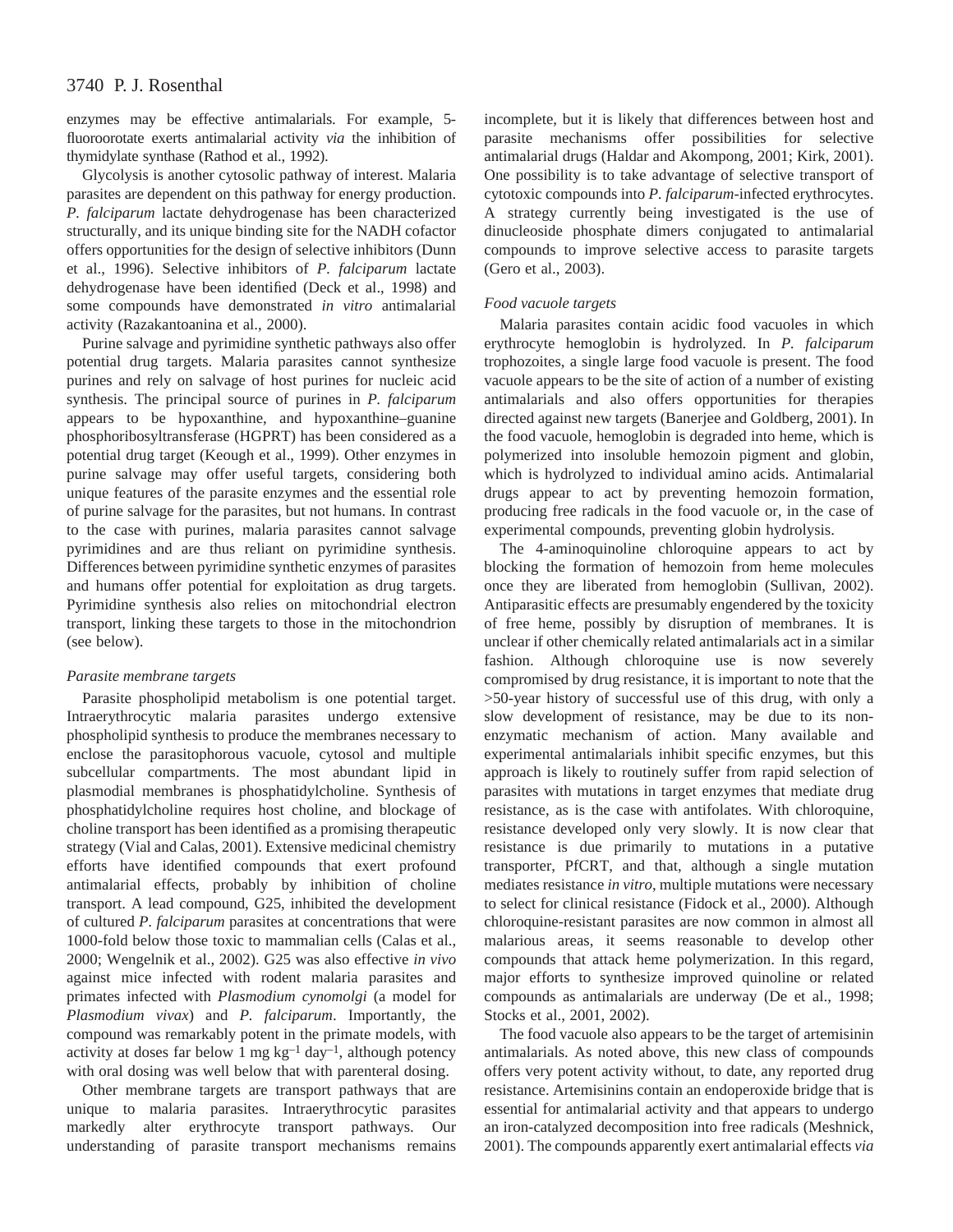free-radical damage, possibly by alkylation of plasmodial proteins (Asawamahasakda et al., 1994; Bhisutthibhan et al., 1998), although the specific drug targets are uncertain. As is the case with other compounds active in the food vacuole, a key to the selective antimalarial toxicity of artemisinins may be the specific accumulation of the drug in this parasite organelle. Artemisinin analogs are already proven antimalarials but they are fairly expensive to produce, in part because they are semi-synthetic plant products. Extensive efforts are underway to develop fully synthetic peroxides and related compounds as antimalarials (Borstnik et al., 2002; Vennerstrom et al., 2000).

Globin hydrolysis appears to be mediated by a number of classes of proteases, including food vacuole aspartic (plasmepsins; Banerjee et al., 2002), cysteine (falcipains; Shenai et al., 2000; Sijwali et al., 2001) and metalloproteases (falcilysin; Eggleson et al., 1999), and at least one cytosolic metalloaminopeptidase (Gavigan et al., 2001). These enzymes all offer potential targets for chemotherapy (Rosenthal, 2001b). In the case of the plasmepsins and falcipains, the repertoire of proteases that mediate hemoglobin hydrolysis is now known to be more complicated than originally envisioned, as biochemical studies and the availability of the full *P. falciparum* genome sequence have identified additional members of these families. Four plasmepsins are believed to participate in hemoglobin hydrolysis in the food vacuole (Banerjee et al., 2002). It has been argued that plasmepsin II and perhaps additional plasmepsins mediate initial cleavages of hemoglobin, allowing additional processing by other proteases, but the specific roles of these or any other proteases in the process remain uncertain. Plasmepsin inhibitors have demonstrated antimalarial effects (Francis et al., 1994; Haque et al., 1999; Jiang et al., 2001; Moon et al., 1998; Nezami et al., 2002; Noteberg et al., 2003; Silva et al., 1996) but these have not clearly correlated with inhibition of hemoglobin hydrolysis. Cysteine protease inhibitors appear to act by inhibiting falcipain-2 and falcipain-3, the principal cysteine protease mediators of hemoglobin hydrolysis (Shenai et al., 2000; Sijwali et al., 2001). Falcipain inhibitors have been shown to prevent hemoglobin hydrolysis, block parasite development and cure murine malaria (Batra et al., 2003; Rosenthal, 2001b; Rosenthal et al., 1991, 1993, 1996, 2002; Shenai et al., 2003; Singh and Rosenthal, 2001). Importantly, the antimalarial activity of cysteine protease inhibitors is accompanied by a block in parasite hydrolysis of hemoglobin, with the accumulation of intact hemoglobin in the food vacuole. This morphological abnormality confirms the specific action of these compounds on falcipain targets. Of interest, cysteine and aspartic protease inhibitors exert synergistic antimalarial effects *in vitro* and *in vivo* (Semenov et al., 1998). These results suggest that an optimal protease inhibitor antimalarial might include inhibitors of both classes of proteases.

#### *Mitochondrial targets*

One new antimalarial has a mitochondrial target.

Atovaquone acts against ubiquinol–cytochrome *c* oxidoreductase (complex III), inhibits electron transport and collapses mitochondrial membrane potential, which is required for a number of parasite biochemical processes (Vaidya, 2001). The drug has potent antimalarial activity but suffers from rapid selection of resistant parasites with mutations in the target enzyme, and so is inappropriate as monotherapy. Atovaquone proved to be surprisingly effective in combination with the antifolate proguanil, and this combination is now marketed as Malarone, an effective, but very expensive, drug for both chemoprophylaxis (Hogh et al., 2000) and therapy (Radloff et al., 1996) of falciparum malaria. The combination probably benefits from synergistic action of atovaquone and proguanil rather than the antifolate activity of the metabolite cycloguanil, and for this reason it is more effective than would have been predicted in areas with high levels of antifolate resistance (Vaidya, 2001).

## *Apicoplast targets*

The apicoplast has recently been identified as a chloroplastlike organelle of apicomplexan parasites (Kohler et al., 1997). The apicoplast apparently resulted from endosymbiosis, leading to an organelle that maintains certain specific functions, probably including fatty acid, heme and amino acid metabolism (Roos et al., 2002). Like the mitochondrion, the apicoplast has a separate, prokaryote-like genome, and this fact probably explains the antimalarial effects of a number of antibacterial compounds that otherwise do not attack eukaryotes. However, most apicoplast proteins are encoded in the nucleus and then transported to the apicoplast by a specific mechanism involving two amino-terminal targeting sequences (Foth et al., 2003; Waller et al., 1998).

As noted above, a number of antibacterial compounds are effective, albeit slow-acting, antimalarials (Clough and Wilson, 2001). These compounds probably act by targeting apicoplast and/or mitochondrial processes that are similar to those in bacteria (Ralph et al., 2001). Tetracyclines, clindamycin, macrolides and chloramphenicol inhibit different steps of prokaryote-like protein synthesis. Quinolone antibiotics inhibit DNA gyrase, and rifampin inhibits RNA polymerase, again with specificity to prokaryote-like activity. It is not clear why all of these compounds appear to exert only slow antimalarial activity. It seems most likely, based in part on studies with the related protozoan *Toxoplasma*, that apicoplast toxicity primarily impacts on the life cycle after that which is initially incubated with these drugs (Fichera and Roos, 1997). In some cases, mitochondrial toxicity may also play a role. Despite the slow action of antibacterial compounds as antimalarials, some, including tetracyclines and clindamycin, are already well-validated as effective antimalarial agents, and additional study of related drugs is warranted.

Apicoplast biology includes a number of biochemical pathways that are present in bacteria, plants and apicomplexan parasites but are absent in the human host and thus provide obvious opportunities for chemotherapy (Ralph et al., 2001;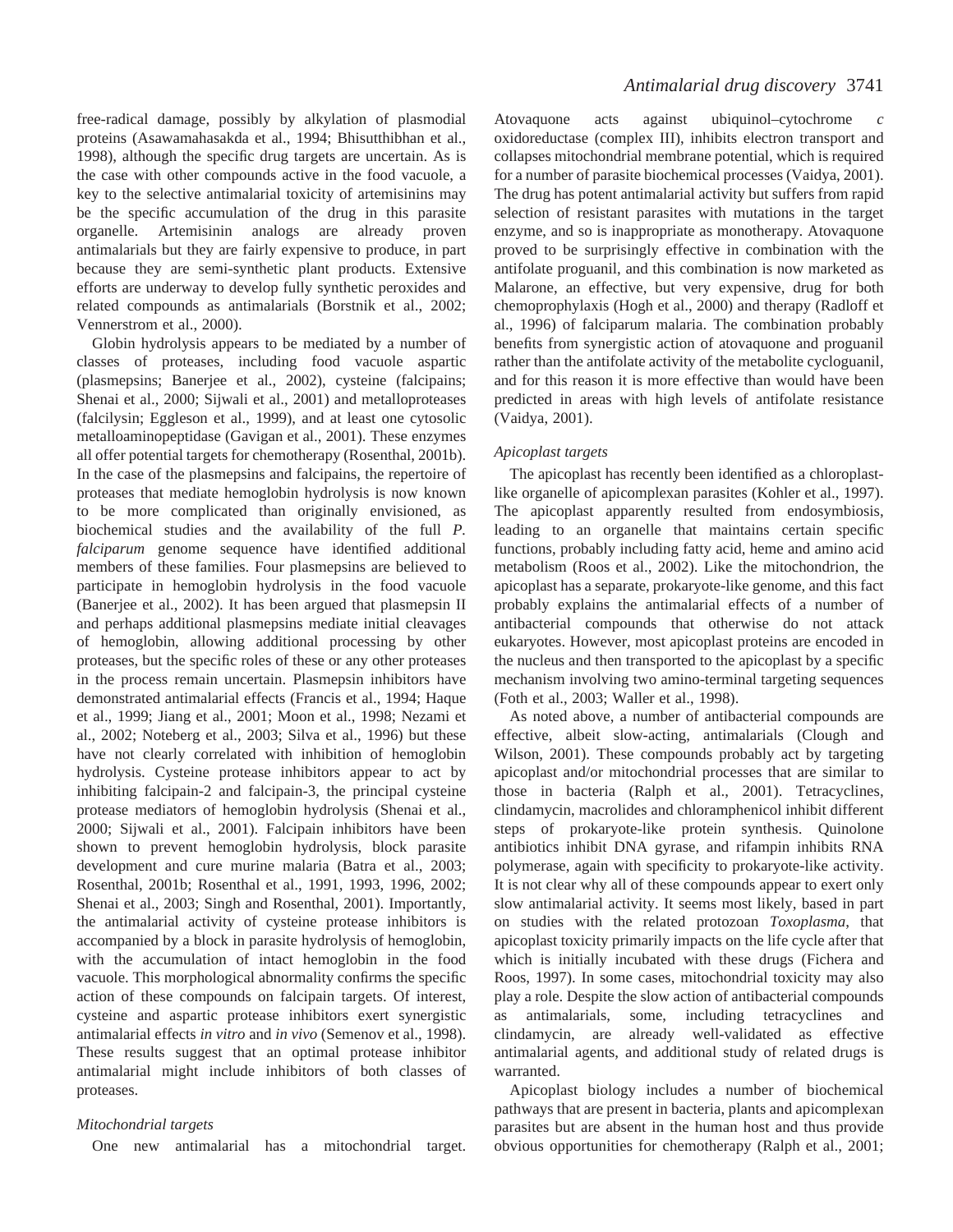Roos et al., 2002). The type II fatty acid biosynthesis pathway is absent in humans, but genes encoding homologs of bacterial enzymes from this pathway are present in the *P. falciparum* genome and contain putative apicoplast coding signals (Waller et al., 1998). One type II fatty acid biosynthesis subunit, β-ketoacyl-acyl-carrier protein synthase (FabH), is the target of the antibiotic thiolactomycin, and this antibiotic was active against cultured malaria parasites (Waller et al., 1998). Another subunit, enoyl-acyl-carrier protein reductase (FabI), is also encoded by *P. falciparum* and is the target of the antibacterial triclosan (Surolia and Surolia, 2001). Triclosan demonstrated activity against cultured *P. falciparum* parasites and against murine malaria, inhibited the target enzyme and blocked parasite fatty acid synthesis, validating this target.

Isopentenyl diphosphate, the precursor for isoprenoids, is synthesized in plants and animals *via* the mevalonate pathway, but an alternative pathway, known as the 1-deoxy-D-xylulose 5-phosphate (DOXP) or non-mevalonate pathway, is present in bacteria and chloroplasts. Genes encoding two enzymes in this pathway, DOXP reductoisomerase and DOXP synthase, are encoded by *P. falciparum* and contain putative apicoplast targeting signals (Jomaa et al., 1999). The antibiotic fosmidomycin inhibited the activity of recombinant DOXP reductoisomerase, inhibited the growth of cultured *P. falciparum* parasites and cured murine malaria (Jomaa et al., 1999). Fosmidomycin was previously developed as an antibacterial, so it could quite quickly be brought to human trials for malaria. In an initial trial of safety and efficacy for uncomplicated malaria, fosmidomycin was well tolerated and demonstrated 100% initial cure rates (Lell et al., 2003). However, the use of fosmidomycin as monotherapy will be limited by the apparent need for frequent and prolonged dosing and the common occurrence of recrudescence after therapy. The inclusion of this compound or other inhibitors of apicoplast processes in combination antimalarial regimens may be appropriate.

The DOXP pathway provides precursors for protein farnesylation. Inhibitors of protein farnesyltransferases have been studied as potential cancer therapies. Plasmodial farnesyl transferase activity has unique biochemical features (Chakrabarti et al., 2002), and inhibitors of this process have *in vitro* antimalarial activity (Chakrabarti et al., 2002; Ohkanda et al., 2001).

#### **Conclusion**

It is very concerning that the resistance of malaria parasites to available drugs continues to grow, increasingly limiting our ability to control this serious disease. However, it is reassuring that many new approaches to antimalarial drug discovery are now under evaluation, as reviewed here. Recent increases in the pace of progress in this area suggest that, if support for antimalarial drug discovery is adequate, new approaches should lead to the development of valuable new strategies for antimalarial therapy in the near future.

#### **References**

- **Adjuik, M., Agnamey, P., Babiker, A., Borrmann, S., Brasseur, P., Cisse, M., Cobelens, F., Diallo, S., Faucher, J. F., Garner, P. et al.** (2002). Amodiaquine-artesunate versus amodiaquine for uncomplicated *Plasmodium falciparum* malaria in African children: a randomised, multicentre trial. *Lancet* **359**, 1365-1372.
- **Alibert, S., Santelli-Rouvier, C., Pradines, B., Houdoin, C., Parzy, D., Karolak-Wojciechowska, J. and Barbe, J.** (2002). Synthesis and effects on chloroquine susceptibility in *Plasmodium falciparum* of a series of new dihydroanthracene derivatives. *J. Med. Chem.* **45**, 3195-3209.
- **Asawamahasakda, W., Ittarat, I., Pu, Y. M., Ziffer, H. and Meshnick, S. R.** (1994). Reaction of antimalarial endoperoxides with specific parasite proteins. *Antimicrob. Agents Chemother.* **38**, 1854-1858.
- **Banerjee, R. and Goldberg, D. E.** (2001). The *Plasmodium* food vacuole. In *Antimalarial Chemotherapy: Mechanisms of Action, Resistance, and New Directions in Drug Discovery* (ed. P. J. Rosenthal), pp. 43-63. Totawa, NJ: Humana Press.
- **Banerjee, R., Liu, J., Beatty, W., Pelosof, L., Klemba, M. and Goldberg, D. E.** (2002). Four plasmepsins are active in the *Plasmodium falciparum* food vacuole, including a protease with an active-site histidine. *Proc. Natl. Acad. Sci. USA* **99**, 990-995.
- **Batra, S., Sabnis, Y. A., Rosenthal, P. J. and Avery, M. A.** (2003). Structure-based approach to falcipain-2 inhibitors: synthesis and biological evaluation of 1,6,7-trisubstituted dihydroisoquinolines and isoquinolines. *Bioorg. Med. Chem.* **11**, 2293-2299.
- **Batra, S., Srivastava, P., Roy, K., Pandey, V. C. and Bhaduri, A. P.** (2000). A new class of potential chloroquine-resistance reversal agents for Plasmodia: syntheses and biological evaluation of 1-(3′ diethylaminopropyl)-3-(substituted phenylmethylene)pyrrolidines. *J. Med. Chem.* **43**, 3428-3433.
- **Bhisutthibhan, J., Pan, X. Q., Hossler, P. A., Walker, D. J., Yowell, C. A., Carlton, J., Dame, J. B. and Meshnick, S. R.** (1998). The *Plasmodium falciparum* translationally controlled tumor protein homolog and its reaction with the antimalarial drug artemisinin. *J. Biol. Chem.* **273**, 16192-16198.
- **Bitonti, A. J., Sjoerdsma, A., McCann, P. P., Kyle, D. E., Oduola, A. M., Rossan, R. N., Milhous, W. K. and Davidson, D. E., Jr** (1988). Reversal of chloroquine resistance in malaria parasite *Plasmodium falciparum* by desipramine. *Science* **242**, 1301-1303.
- **Borstnik, K., Paik, I. H. and Posner, G. H.** (2002). Malaria: new chemotherapeutic peroxide drugs. *Mini Rev. Med. Chem.* **2**, 573-583.
- Breman, J. G. (2001). The ears of the hippopotamus: manifestations, determinants, and estimates of the malaria burden. *Am. J. Trop. Med. Hyg.* **64(suppl.)**, 1-11.
- **Calas, M., Ancelin, M. L., Cordina, G., Portefaix, P., Piquet, G., Vidal-**Sailhan, V. and Vial, H. (2000). Antimalarial activity of compounds interfering with *Plasmodium falciparum* phospholipid metabolism: comparison between mono- and bisquaternary ammonium salts. *J. Med. Chem.* **43**, 505-516.
- **Canfield, C. J., Pudney, M. and Gutteridge, W. E.** (1995). Interactions of atovaquone with other antimalarial drugs against *Plasmodium falciparum* in vitro. *Exp. Parasitol.* **80**, 373-381.
- **Chakrabarti, D., Da Silva, T., Barger, J., Paquette, S., Patel, H.,** Patterson, S. and Allen, C. M. (2002). Protein farnesyltransferase and protein prenylation in *Plasmodium falciparum*. *J. Biol. Chem.* **277**, 42066-42073.
- **Clough, B. and Wilson, R. J. M.** (2001). Antibiotics and the plasmodial plastid organelle. In *Antimalarial Chemotherapy: Mechanisms of Action, Resistance, and New Directions in Drug Discovery* (ed. P. J. Rosenthal), pp. 265-286. Totawa, NJ: Humana Press.
- **De, D., Krogstad, F. M., Byers, L. D. and Krogstad, D. J.** (1998). Structure–activity relationships for antiplasmodial activity among 7 substituted 4-aminoquinolines. *J. Med. Chem.* **41**, 4918-4926.
- **Deck, L. M., Royer, R. E., Chamblee, B. B., Hernandez, V. M., Malone, R. R., Torres, J. E., Hunsaker, L. A., Piper, R. C., Makler, M. T. and Vander Jagt, D. L.** (1998). Selective inhibitors of human lactate dehydrogenases and lactate dehydrogenase from the malarial parasite *Plasmodium falciparum*. *J. Med. Chem.* **41**, 3879-3887.
- **Dorsey, G., Njama, D., Kamya, M. R., Cattamanchi, A., Kyabayinze, D., Staedke, S. G., Gasasira, A. and Rosenthal, P. J.** (2002). Sulfadoxine/pyrimethamine alone or with amodiaquine or artesunate for treatment of uncomplicated malaria: a longitudinal randomised trial. *Lancet* **360**, 2031-2038.
- **Dunn, C. R., Banfield, M. J., Barker, J. J., Higham, C. W., Moreton, K. M., Turgut-Balik, D., Brady, R. L. and Holbrook, J. J.** (1996). The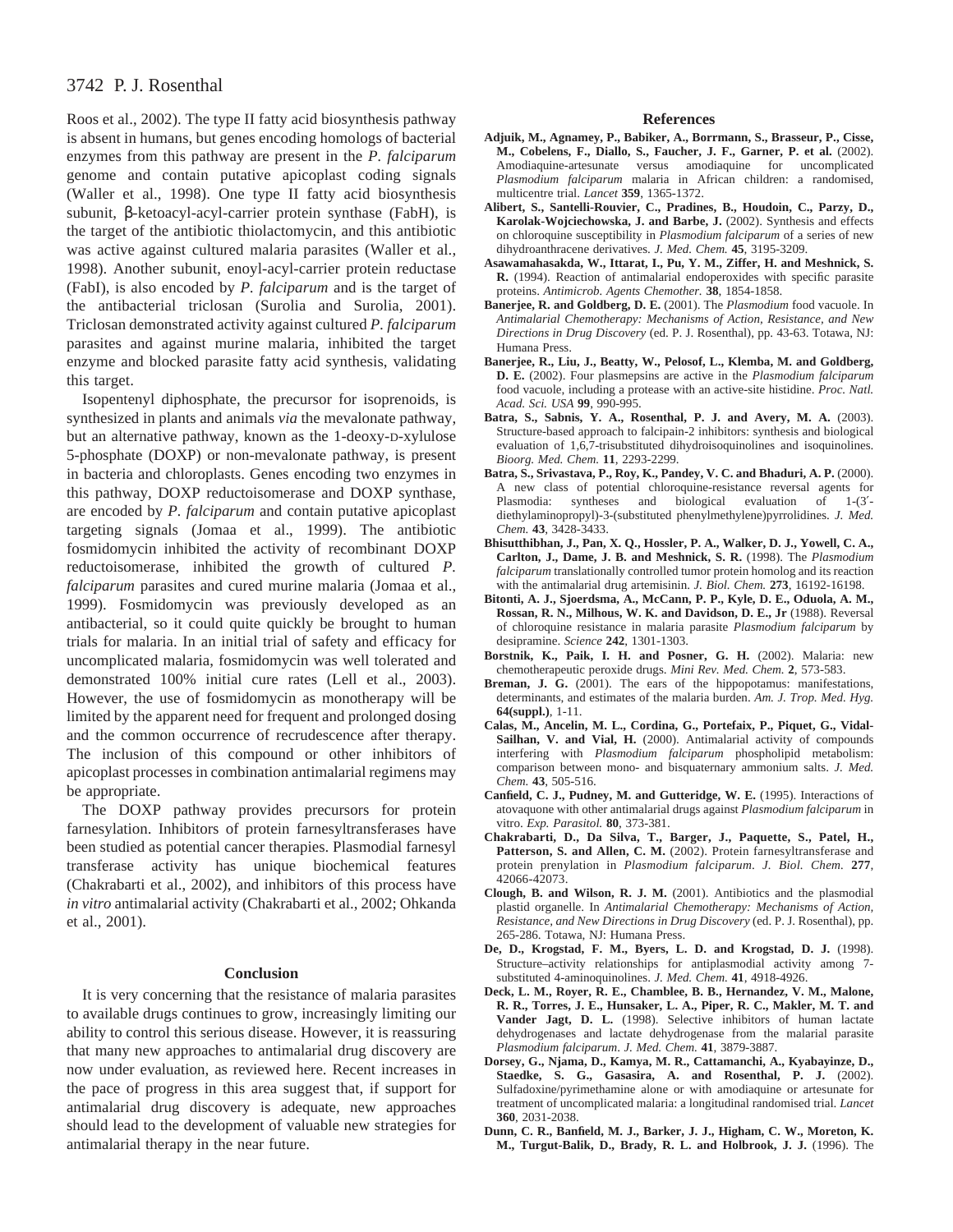structure of lactate dehydrogenase from *Plasmodium falciparum* reveals a new target for anti-malarial design. *Nat. Struct. Biol.* **3**, 912-915.

- **Eggleson, K. K., Duffin, K. L. and Goldberg, D. E.** (1999). Identification and characterization of falcilysin, a metallopeptidase involved in hemoglobin catabolism within the malaria parasite *Plasmodium falciparum*. *J. Biol. Chem.* **274**, 32411-32417.
- **Fichera, M. E. and Roos, D. S.** (1997). A plastid organelle as a drug target in apicomplexan parasites. *Nature* **390**, 407-409.
- **Fidock, D. A., Nomura, T., Talley, A. K., Cooper, R. A., Dzekunov, S. M., Ferdig, M. T., Ursos, L. M., Sidhu, A. B., Naude, B., Deitsch, K. W. et al.** (2000). Mutations in the *P. falciparum* digestive vacuole transmembrane protein PfCRT and evidence for their role in chloroquine resistance. *Mol. Cell* **6**, 861-871.
- **Foth, B. J., Ralph, S. A., Tonkin, C. J., Struck, N. S., Fraunholz, M., Roos, D. S., Cowman, A. F. and McFadden, G. I.** (2003). Dissecting apicoplast targeting in the malaria parasite *Plasmodium falciparum*. *Science* **299**, 705- 708.
- **Francis, S. E., Gluzman, I. Y., Oksman, A., Knickerbocker, A., Mueller, R., Bryant, M. L., Sherman, D. R., Russell, D. G. and Goldberg, D. E.** (1994). Molecular characterization and inhibition of a *Plasmodium falciparum* aspartic hemoglobinase. *EMBO J.* **13**, 306-317.
- **Gavigan, C. S., Dalton, J. P. and Bell, A.** (2001). The role of aminopeptidases in haemoglobin degradation in *Plasmodium falciparum*-infected erythrocytes. *Mol. Biochem. Parasitol.* **117**, 37-48.
- **Gelb, M. H., Van Voorhis, W. C., Buckner, F. S., Yokoyama, K., Eastman, R., Carpenter, E. P., Panethymitaki, C., Brown, K. A. and Smith, D. F.** (2003). Protein farnesyl and *N*-myristoyl transferases: piggy-back medicinal chemistry targets for the development of antitrypanosomatid and antimalarial therapeutics. *Mol. Biochem. Parasitol.* **126**, 155-163.
- **Gero, A. M., Dunn, C. G., Brown, D. M., Pulenthiran, K., Gorovits, E. L., Bakos, T. and Weis, A. L.** (2003). New malaria chemotherapy developed by utilization of a unique parasite transport system. *Curr. Pharm. Des.* **9**, 867-877.
- **Haldar, K. and Akompong, T.** (2001). Transport and trafficking in *Plasmodium*-infected red cells. In *Antimalarial Chemotherapy: Mechanisms of Action, Resistance, and New Directions in Drug Discovery* (ed. P. J. Rosenthal), pp. 27-41. Totowa, NJ: Humana Press.
- **Haque, T. S., Skillman, A. G., Lee, C. E., Habashita, H., Gluzman, I. Y., Ewing, T. J., Goldberg, D. E., Kuntz, I. D. and Ellman, J. A.** (1999). Potent, low-molecular-weight non-peptide inhibitors of malarial aspartyl protease plasmepsin II. *J. Med. Chem.* **42**, 1428-1440.
- **Hogh, B., Clarke, P. D., Camus, D., Nothdurft, H. D., Overbosch, D., Gunther, M., Joubert, I., Kain, K. C., Shaw, D., Roskell, N. S. et al.** (2000). Atovaquone-proguanil versus chloroquine-proguanil for malaria prophylaxis in non-immune travellers: a randomised, double-blind study. Malarone International Study Team. *Lancet* **356**, 1888-1894.
- **Jiang, S., Prigge, S. T., Wei, L., Gao, Y., Hudson, T. H., Gerena, L., Dame, J. B. and Kyle, D. E.** (2001). New class of small nonpeptidyl compounds blocks *Plasmodium falciparum* development in vitro by inhibiting plasmepsins. *Antimicrob. Agents Chemother.* **45**, 2577-2584.
- **Jomaa, H., Wiesner, J., Sanderbrand, S., Altincicek, B., Weidemeyer, C., Hintz, M., Turbachova, I., Eberl, M., Zeidler, J., Lichtenthaler, H. K. et al.** (1999). Inhibitors of the nonmevalonate pathway of isoprenoid biosynthesis as antimalarial drugs. *Science* **285**, 1573-1576.
- **Kaschula, C. H., Egan, T. J., Hunter, R., Basilico, N., Parapini, S., Taramelli, D., Pasini, E. and Monti, D.** (2002). Structure–activity relationships in 4-aminoquinoline antiplasmodials. The role of the group at the 7-position. *J. Med. Chem.* **45**, 3531-3539.
- **Keough, D. T., Ng, A. L., Winzor, D. J., Emmerson, B. T. and de Jersey, J.** (1999). Purification and characterization of *Plasmodium falciparum* hypoxanthine-guanine-xanthine phosphoribosyltransferase and comparison with the human enzyme. *Mol. Biochem. Parasitol.* **98**, 29-41.
- **Kinyanjui, S. M., Mberu, E. K., Winstanley, P. A., Jacobus, D. P. and Watkins, W. M.** (1999). The antimalarial triazine WR99210 and the prodrug PS-15: folate reversal of in vitro activity against *Plasmodium falciparum* and a non- antifolate mode of action of the prodrug. *Am. J. Trop. Med. Hyg.* **60**, 943-947.
- **Kirk, K.** (2001). Membrane transport in the malaria-infected erythrocyte. *Physiol. Rev.* **81**, 495-537.
- **Kohler, S., Delwiche, C. F., Denny, P. W., Tilney, L. G., Webster, P., Wilson, R. J., Palmer, J. D. and Roos, D. S.** (1997). A plastid of probable green algal origin in apicomplexan parasites. *Science* **275**, 1485-1489.
- **Kublin, J. G., Cortese, J. F., Njunju, E. M., Mukadam, R. A. G., Wirima, J. J., Kazembe, P. N., Djimde, A. A., Kouriba, B., Taylor, T. E. and**

**Plowe, C. V.** (2003) Reemergence of chloroquine-sensitive *Plasmodium falciparum* malaria after cessation of chloroquine use in Malawi. *J. Infect. Dis.* **187**, 1870-1875.

- **Kublin, J. G., Dzinjalamala, F. K., Kamwendo, D. D., Malkin, E. M., Cortese, J. F., Martino, L. M., Mukadam, R. A., Rogerson, S. J., Lescano, A. G., Molyneux, M. E. et al.** (2002). Molecular markers for failure of sulfadoxine-pyrimethamine and chlorproguanil-dapsone treatment of *Plasmodium falciparum* malaria. *J. Infect. Dis.* **185**, 380-388.
- **Lefevre, G., Looareesuwan, S., Treeprasertsuk, S., Krudsood, S., Silachamroon, U., Gathmann, I., Mull, R. and Bakshi, R.** (2001). A clinical and pharmacokinetic trial of six doses of artemether- lumefantrine for multidrug-resistant *Plasmodium falciparum* malaria in Thailand. *Am. J. Trop. Med. Hyg.* **64**, 247-256.
- **Lell, B., Faucher, J. F., Missinou, M. A., Borrmann, S., Dangelmaier, O., Horton, J. and Kremsner, P. G.** (2000). Malaria chemoprophylaxis with tafenoquine: a randomised study. *Lancet* **355**, 2041-2045.
- **Lell, B., Ruangweerayut, R., Wiesner, J., Missinou, M. A., Schindler, A., Baranek, T., Hintz, M., Hutchinson, D., Jomaa, H. and Kremsner, P. G.** (2003). Fosmidomycin, a novel chemotherapeutic agent for malaria. *Antimicrob. Agents Chemother.* **47**, 735-738.
- **Loyevsky, M. and Gordeuk, V. R.** (2001). Iron chelators. In *Antimalarial Chemotherapy: Mechanisms of Action, Resistance, and New Directions in Drug Discovery* (ed. P. J. Rosenthal), pp. 307-324. Totowa, NJ: Humana Press.
- **Martin, S. K., Oduola, A. M. and Milhous, W. K.** (1987). Reversal of chloroquine resistance in *Plasmodium falciparum* by verapamil. *Science* **235**, 899-901.
- **Meshnick, S. R.** (2001). Artemisinin and its derivatives. In *Antimalarial Chemotherapy: Mechanisms of Action, Resistance, and New Directions in Drug Discovery* (ed. P. J. Rosenthal), pp. 191-201. Totowa, NJ: Humana Press.
- **Moon, R. P., Bur, D., Loetscher, H., D'Arcy, A., Tyas, L., Oefner, C., Grueninger-Leitch, F., Mona, D., Rupp, K., Dorn, A. et al.** (1998). Studies on plasmepsins I and II from the malarial parasite *Plasmodium falciparum* and their exploitation as drug targets. *Adv. Exp. Med. Biol.* **436**, 397-406.
- **Mutabingwa, T., Nzila, A., Mberu, E., Nduati, E., Winstanley, P., Hills, E. and Watkins, W.** (2001). Chlorproguanil-dapsone for treatment of drugresistant falciparum malaria in Tanzania. *Lancet* **358**, 1218-1223.
- **Nezami, A., Luque, I., Kimura, T., Kiso, Y. and Freire, E.** (2002). Identification and characterization of allophenylnorstatine-based inhibitors of plasmepsin II, an antimalarial target. *Biochemistry* **41**, 2273-2280.
- **Noteberg, D., Hamelink, E., Hulten, J., Wahlgren, M., Vrang, L., Samuelsson, B. and Hallberg, A.** (2003). Design and synthesis of plasmepsin I and plasmepsin II inhibitors with activity in *Plasmodium falciparum*-infected cultured human erythrocytes. *J. Med. Chem.* **46**, 734- 746.
- **Nzila, A. M., Nduati, E., Mberu, E. K., Hopkins Sibley, C., Monks, S. A., Winstanley, P. A. and Watkins, W. M.** (2000). Molecular evidence of greater selective pressure for drug resistance exerted by the long-acting antifolate Pyrimethamine/Sulfadoxine compared with the shorter-acting chlorproguanil/dapsone on Kenyan *Plasmodium falciparum*. *J. Infect. Dis.* **181**, 2023-2028.
- **Ohkanda, J., Lockman, J. W., Yokoyama, K., Gelb, M. H., Croft, S. L., Kendrick, H., Harrell, M. I., Feagin, J. E., Blaskovich, M. A., Sebti, S. M. et al.** (2001). Peptidomimetic inhibitors of protein farnesyltransferase show potent antimalarial activity. *Bioorg. Med. Chem. Lett.* **11**, 761-764.
- **Olliaro, P. L. and Bloland, P. B.** (2001). Clinical and public health implications of antimalarial drug resistance. In *Antimalarial Chemotherapy: Mechanisms of Action, Resistance, and New Directions in Drug Discovery* (ed. P. J. Rosenthal), pp. 65-83. Totowa, NJ: Humana Press.
- **Olliaro, P. L. and Yuthavong, Y.** (1999). An overview of chemotherapeutic targets for antimalarial drug discovery. *Pharmacol. Ther.* **81**, 91-110.
- Plowe, C. V. (2001). Folate antagonists and mechanisms of resistance. In *Antimalarial Chemotherapy: Mechanisms of Action, Resistance, and New Directions in Drug Discovery* (ed. P. J. Rosenthal), pp. 173-190. Totowa, NJ: Humana Press.
- **Posner, G. H., Paik, I. H., Sur, S., McRiner, A. J., Borstnik, K., Xie, S. and Shapiro, T. A.** (2003). Orally active, antimalarial, anticancer, artemisinin-derived trioxane dimers with high stability and efficacy. *J. Med. Chem.* **46**, 1060-1065.
- **Price, R. N., Nosten, F., Luxemburger, C., van Vugt, M., Phaipun, L., Chongsuphajaisiddhi, T. and White, N. J.** (1997). Artesunate/mefloquine